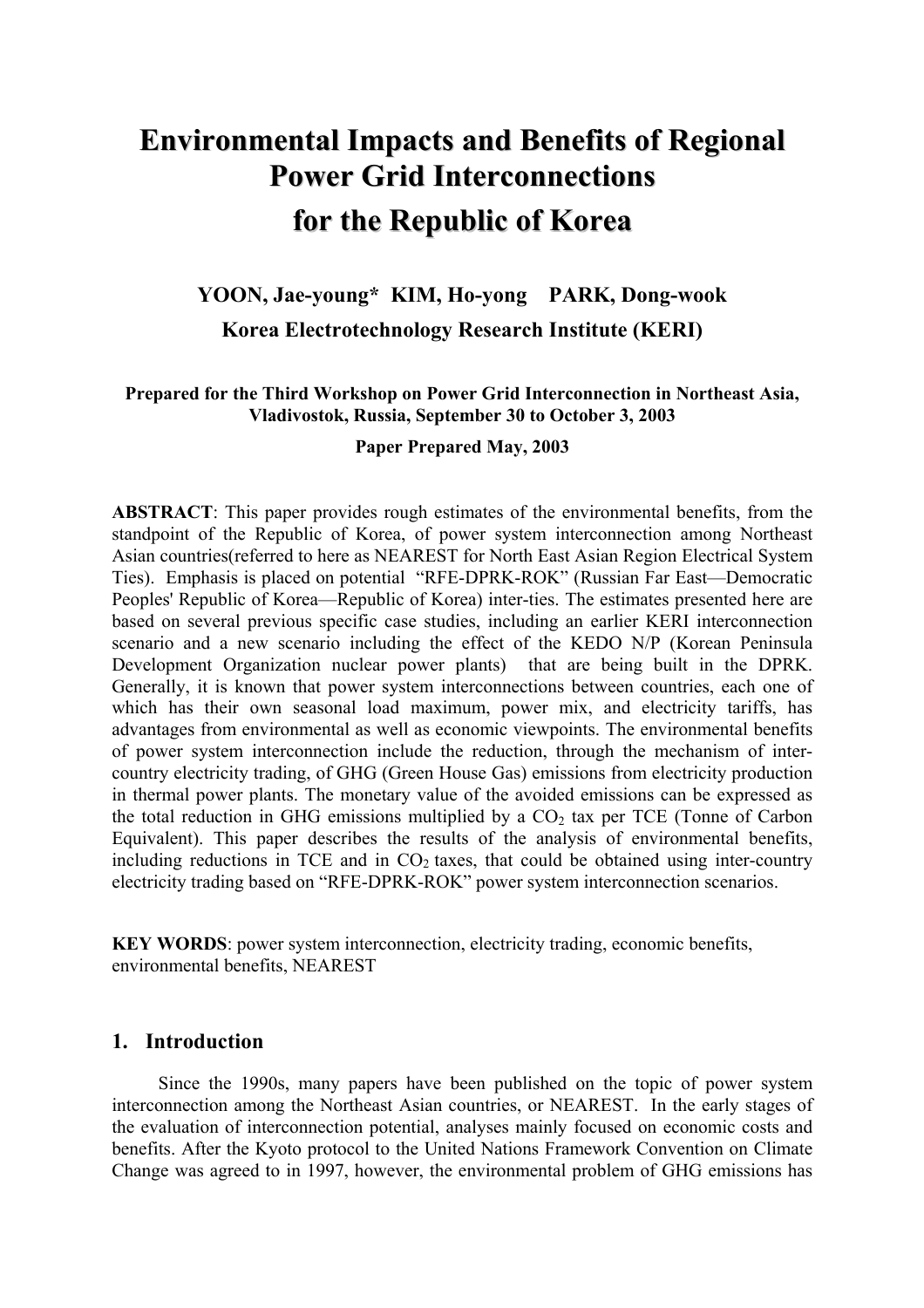become a topic of serious national concern in the ROK. All of the countries that agreed to the protocol are expected to reduce their emissions of GHGs such as  $CO_2$ ,  $SO_x$  and  $NO_x$  to the emission level of an earlier year (for example, 1990) by a specific target year. This environmental duty will have an influence on the whole economic sector in almost all of the countries, especially in that most countries would be expected, in the absences of very stringent policies, to increase their amount of GHG emissions in the coming years. Given this background, some countries, especially the ROK with its higher economic growth rate, may find Kyoto emissions reduction targets to be more difficult to deal with than will other countries.

In 2002, the total amount of electricity production in the ROK was about 303 TWh (Terawatt-hours), and the share of electricity provided by thermal plants, power plants (those fueled with coal, oil, and gases) that produce GHGs is 58 percent. In the ROK, the power industry's share of total national GHG emissions is about 25 percent. This is rather higher than in other countries. Also, according to the  $1<sup>st</sup>$  future electricity demand and supply prospect published by MOCIE (Ministry of Commercial, Industry and Energy of ROK) after power industry restructuring in the ROK, ROK electricity demand is expected to increase continuously at a rate of about 4% annually from 2002 to 2015. As a consequence, countermeasures to reduce GHG emissions in the power sector are an important topic for the Korean government.

Electricity trading between countries can be a good countermeasure to reduce GHG emissions. Such trading offers two distinct environmental benefits. First, electricity trading can result in the substitution of cleaner fuels for the coal that is the most popularly used fuel for power generation in NEA (the Northeast Asian region). If the electricity generation to be sold through the interconnection can occur in places where cleaner fuels are more plentiful (whether generation is from natural gas, hydro, nuclear, or other renewable energy sources), then the total amount of emissions from the power industry can be decreased. Second, power exchange via NEAREST can help to establish the infrastructure to open an emission trading market among the countries of NEA. An emissions trading market can be in the economic interests of all partners, as the mutual trading of allowed emission amounts among countries can take place based on whether the countries can comply with emissions restrictions or not.

Fuel switching or altering the mix of fuels used region-wide via electricity trading among the countries so as to produce less  $CO<sub>2</sub>$  emissions per unit of electricity, will result in further decreasing the "carbon intensity" of the power generation sector. Basically, the key environmental benefits of these interconnection scenarios are the reduction of electricity production in thermal power plants as a result of the use of the inter-country interconnection.

This paper therefore investigates the environmental benefits of specific interconnection scenarios. Analytical results showing the reduction in the amount of TCE and  $CO<sub>2</sub>$  tax through the power system interconnections are shown for several specific cases.

#### **2. Power Interconnection Scenarios for "RFE-DPRK-ROK"**

Many scenarios for NEAREST have been published by institutes working on power interconnection topics, including as ESI (Energy Systems Institute, Russian Academy of Sciences, Siberian Branch), KERI, and others [1-2]. Most of these scenario analyses, however, have simply estimated the rough parameters of interconnection scenarios, including voltage level, capacity, and line length of inter-ties. The basic contents and concepts covered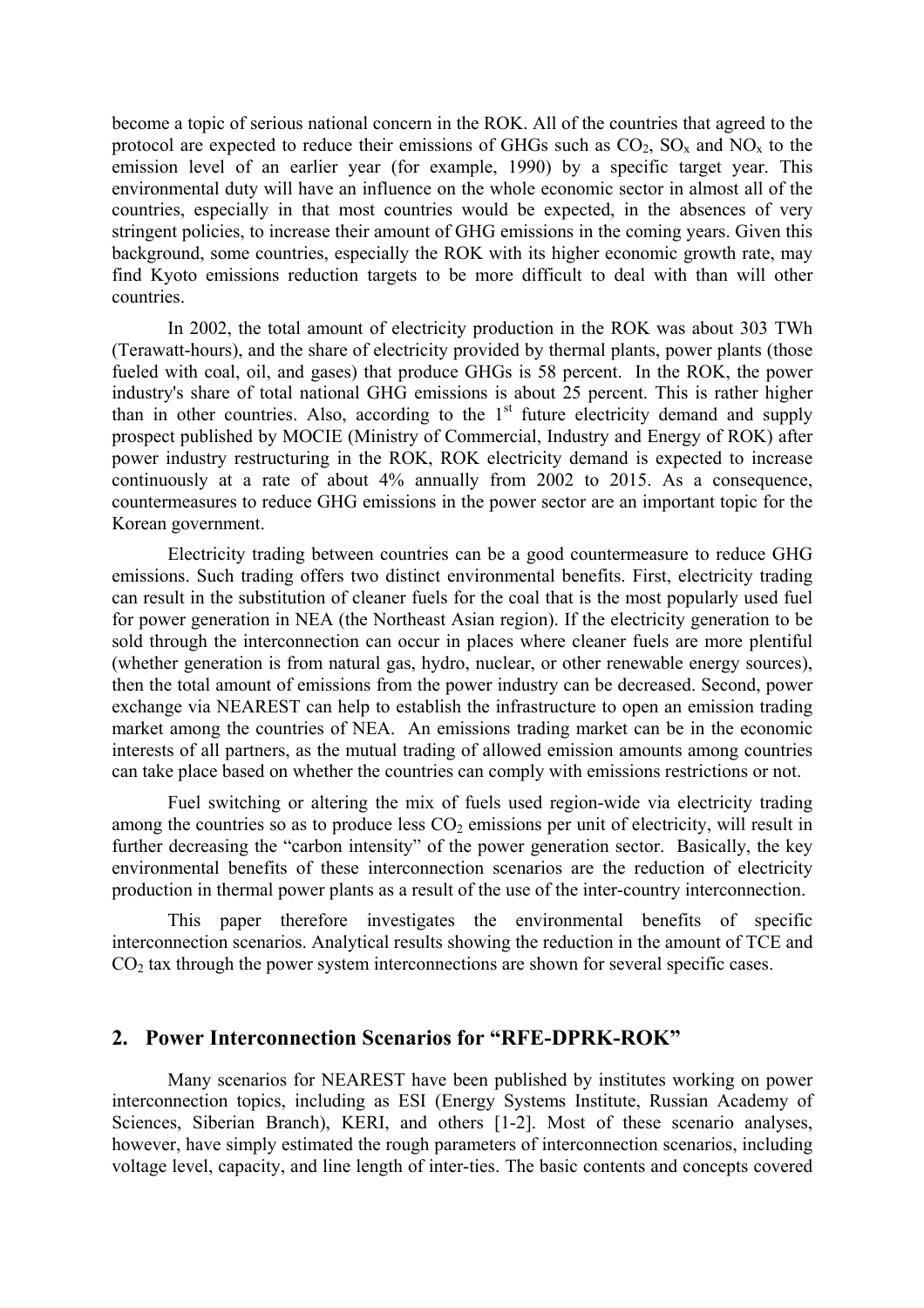by these scenario analyses have been largely similar to each other. This paper presents a new interconnection scenario including the KEDO N/P that is different from the existing interconnection scenario such as the previous KERI and ESI scenarios for "RFE-DPRK-ROK" interconnections.

## **2.1 Potential local interconnections under discussion**

Several meetings on an inter-governmental basis have been held since 2001 to discuss the realization of local power interconnections between neighboring countries in NEA. The power system interconnections discussed are as follows.

- 1) Russia has a plan to interconnect its power grid with that of the DPRK. This interconnection might ultimately be extended to the ROK. A number of problems, however, including obtaining financing, pose significant barriers to this project. Elements of this interconnection plan are:
	- The project will include a 380km,  $\pm 500$  kV DC Line between VLADIVOSTOK and **CHEONGJIN**
	- The line will be operated at 220 kV AC during the first stage of the project, and will be changed to 500 kV AC operation after the 500 kV line between "CHUGEVKA-NAHODKA-VLADIVOSTOK" is put into operation in the south of the Primorye region of the Russian Far East. In its final stage, the line would be modified as a  $\pm 500$ kV HVDC line in the future.
- 2) The ROK and DPRK seek to develop an industrial complex at GAESUNG, near the shared border of the two countries (but inside the DPRK). The required electricity for the DPRK's portion of the development might be supplied by the ROK.

This project is utterly dependent on the political situation between the two parties. Some of the proposed parameters of the project are:

- Transmission capacity: short-term 100-200 MW (25-40km)
- Transmission voltage: uncertain (possibly 154 kV or higher)

# **2.2 New scenario including KEDO N/P**

Basically, in the authors' opinions, there are several possible types of scenarios for a "RFE-DPRK-ROK" interconnection. In order to include the KEDO N/P in a power interconnection network, we can consider the interconnection route "VLADIVOSTOK-SINPO" as a tentative hypothesis. This scenario is somewhat different from the existing scenario for a "VLADIVOSTOK-CHEONGJIN" interconnection that is under discussion between Russia and the DPRK.

The "VLADIVOSTOK-SINPO" scenario could be one of the alternatives for the effective utilization of the KEDO N/P. If this scenario is implemented, after the commissioning of KEDO N/P by means of the interconnection the DPRK can earn revenues by trading seasonal surplus electricity, or can be supported with electricity imports at times of seasonal shortage of electricity. This means that all of the interconnected countries in this scenario can reap benefits by trading seasonal surplus electricity.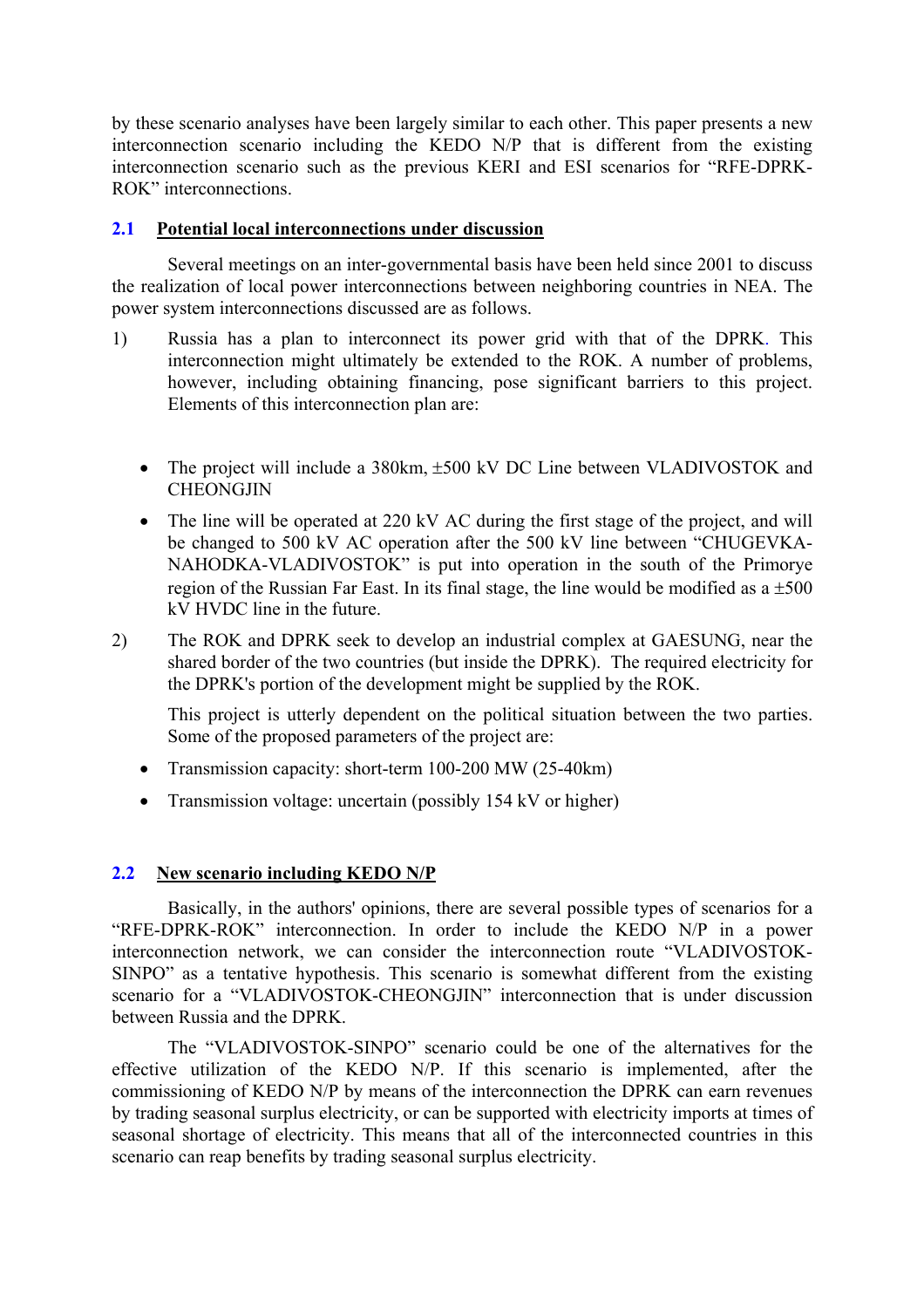# **3. The Power industry and GHG emissions in the ROK**

#### **3.1 The Power industry in the ROK**

Table 1 describes the present status and future projections for installed generating capacity in the ROK. Currently, the installed capacity is 53,801MW and capacity is expected to rise to 77,024MW by 2015. In terms of the plant mix, the share of oil and coal plants are projected to decrease over the next 12 years, but the share of nuclear capacity is projected to increase.

| Year | Nuclear    | Coal       | Gas        | Oil       | Hydro     | <b>SUM</b> |
|------|------------|------------|------------|-----------|-----------|------------|
| 2002 | 15716      | 15931      | 13618      | 4660      | 3876      | 53801      |
|      | $(29.2\%)$ | $(29.6\%)$ | $(25.3\%)$ | $(8.7\%)$ | $(7.2\%)$ |            |
| 2005 | 17716      | 18165      | 16814      | 4667      | 4485      | 61847      |
|      | $(28.6\%)$ | $(29.4\%)$ | (27.2%)    | $(7.5\%)$ | $(7.3\%)$ |            |
| 2010 | 23116      | 24265      | 20437      | 4817      | 6385      | 72635      |
|      | $(29.3\%)$ | $(30.7\%)$ | $(25.9\%)$ | $(6.1\%)$ | $(8.1\%)$ |            |
| 2015 | 26637      | 22240      | 19550      | 2212      | 6385      | 77024      |
|      | $(34.6\%)$ | $(28.9\%)$ | $(25.4\%)$ | $(2.9\%)$ | $(8.3\%)$ |            |

**Table 1: Present and Future Projected Generating Capacity in the ROK (MW)** 

Table 2 describes the present and future total electricity production in the ROK. As shown in this table, the expectation is that the portion total generation provided by nuclear power plants will rise slightly in the future. In contrast, the fraction of generation provided by thermal plants such as coal- and oil-fired units will decreased.

| Year | Nuclear    | Coal       | Gas        | Oil       | Hydro     | Etc.      | <b>SUM</b> |
|------|------------|------------|------------|-----------|-----------|-----------|------------|
| 2002 | 122.8      | 117.9      | 29.7       | 26.7      | 6.0       |           | 344.8      |
|      | $(43.2\%)$ | $(41.5\%)$ | $(10.4\%)$ | $(2.8\%)$ | $(2.1\%)$ | $(0.0\%)$ |            |
| 2005 | 134.1      | 132.7      | 45.6       | 24.8      | 6.7       | 1.4       | 399.0      |
|      | $(40.6\%)$ | $(40.2\%)$ | $(13.8\%)$ | $(2.9\%)$ | $(2.0\%)$ | $(0.4\%)$ |            |
| 2010 | 166.7      | 175.2      | 26.5       | 17.9      | 8.5       | 1.0       | 435.0      |
|      | $(42.1\%)$ | $(44.3\%)$ | $(6.7\%)$  | $(4.5\%)$ | $(2.2\%)$ | $(0.3\%)$ |            |
| 2015 | 210.3      | 165.4      | 49.0       | 12.0      | 9.3       |           | 445.9      |
|      | $(47.2\%)$ | $(37.1\%)$ | $(11.0\%)$ | $(2.7\%)$ | $(2.1\%)$ | $(0.0\%)$ |            |

**Table 2: Present and future Projected Electricity Production in the ROK (TWh)**

Although the projections shown in Table 2 indicate that nuclear power's shares of future ROK installed capacity and electricity production are expected to be higher than they are at present, it should be noted that these projections should be considered just long-term targets. Factors such as the shortage of land in the ROK suitable for nuclear plant construction, and public resistance against building power plants, especially nuclear plants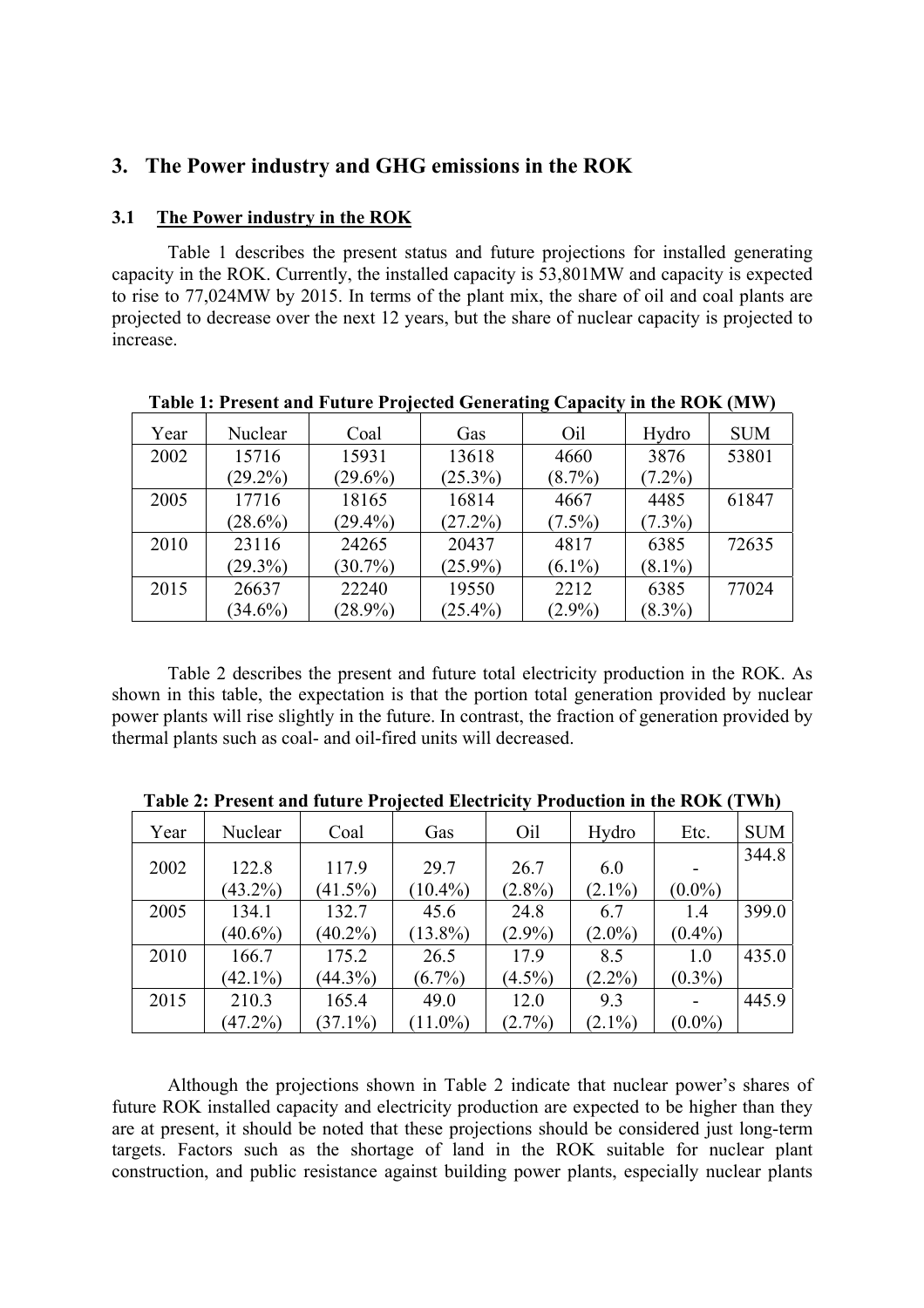(the "NIMBY", or "not in my back yard" movement) will likely make these targets difficult to achieve.

As a result of the "NIMBY" movement in the ROK and the public fear of atomic energy, construction of new nuclear power plants faces difficulties. Furthermore, building thermal power plants fueled with coal, oil and gas is problematic because of the constraints on GHG emissions specified under the Kyoto protocol. Therefore, as a matter of government policy, it is necessary to establish a future general plan and countermeasures that will help to assure that future electricity demand is met while still reducing GHG emissions.

#### **3.2 Power industry and environmental impacts**

Table 3 provides data published by KOGAS describing the environmental impacts of electricity production of 1GWh for each major power plant type.

**Table 3: Environmental Impacts by Plant Type for Production of 1GWh of Electricity [4]**

| Item                                                | <b>LNG</b>                         | Coal                                                                    | <b>B-C Oil</b>                   | Nuclear                                                                                                                 |
|-----------------------------------------------------|------------------------------------|-------------------------------------------------------------------------|----------------------------------|-------------------------------------------------------------------------------------------------------------------------|
| Global warming<br>$(kg CO2-equiv)$                  |                                    | $CO_2 6.23 \times 10^5   CO_2 9.24 \times 10^5   CO_2 7.49 \times 10^5$ |                                  | CO <sub>2</sub> 9.21                                                                                                    |
| Ozone depletion                                     | Halon                              | Halon                                                                   | Halon                            | Halon                                                                                                                   |
| $(kg CFC11-equiv)$                                  | $1.22 \times 10^{-3}$              | $2.75 \times 10^{-3}$                                                   | $3.92\times10^{-1}$              | $3.55 \times 10^{-8}$                                                                                                   |
| Acidification                                       | $SO_{\times}$ 4.21×10 <sup>2</sup> | $SO_{\times} 2.87 \times 10^{3}$                                        | $SO_{\times} 2.52 \times 10^{3}$ | SO <sub>x</sub> 4.73                                                                                                    |
| $(kg SO2-equiv)$                                    | NO <sub>x</sub> 7.01               | $NO_x1.33\times10^3$ NO <sub>x</sub> 1.52×10 <sup>3</sup>               |                                  | NO <sub>x</sub> 2.38                                                                                                    |
| Eutrophication<br>(kg Phosphate <sup>-equiv</sup> ) |                                    |                                                                         |                                  | $NO_{\times}1.30\times10^{2}$ $NO_{\times}2.47\times10^{2}$ $NO_{\times}2.82\times10^{2}$ $NO_{\times}4.42\times10^{1}$ |

Table 3 shows that electricity production is a major contributor to various environmental problems, including global warming, ozone depletion, acidification, and eutrophication. The data provided for each plant type show their impacts on the environment per unit electricity output, which allows an assessment of how much each plant type affects the environment relative to other generation options. As shown in Table 3, the nuclear plants have the smallest environmental impact on each of the parameters shown, and coal-fired power plants produce the most serious emissions. Among the different species of GHGs emitted by fossil-fueled power plants,  $CO<sub>2</sub>$  causes the most serious problems because of its high concentration in both the atmosphere and in power plant exhaust gases.

The power industry is the one of the main sectors contributing to GHG emissions in ROK; its share of emissions is about 25% at present. As an example focusing on  $CO<sub>2</sub>$ emissions, Figure 1 describes the present and projected future (2015)  $CO<sub>2</sub>$  emissions in the ROK by major source of emissions. This figure shows that the electricity sector contributes about 29% of  $CO_2$  emissions in 2000. In the future it is expected that the share of total ROK energy use provided by electricity will increase. As a result, the share of  $CO<sub>2</sub>$  emissions from the electricity sector will become higher than it is currently. Figure 2 shows the present and projected level of  $CO<sub>2</sub>$  emissions per kWh of electricity generated. This figure shows that  $CO<sub>2</sub>$  emissions per kWh will gradually decrease in the future.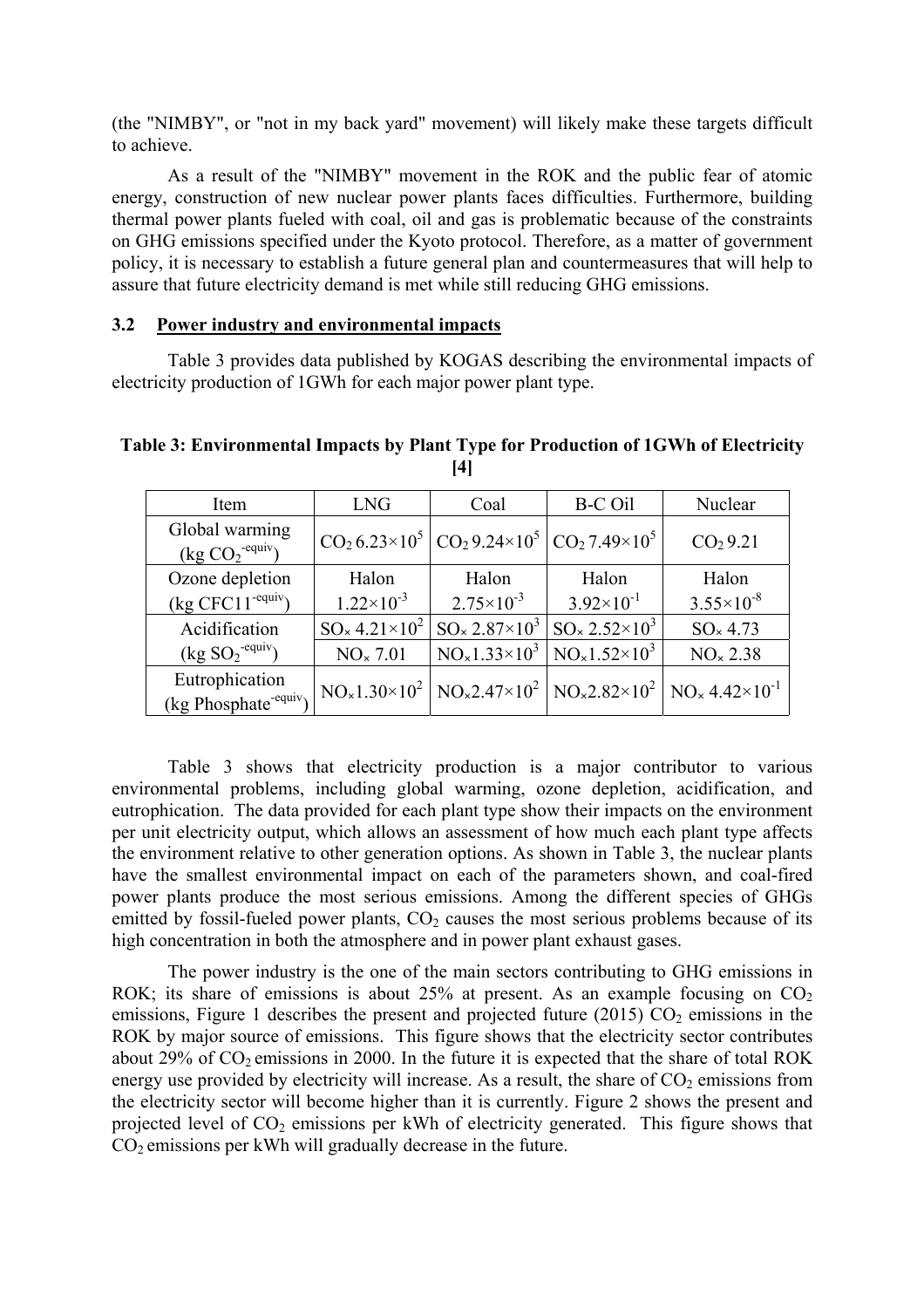





Figure 1: Present and Future Projections of  $CO<sub>2</sub>$  emissions by sector in the ROK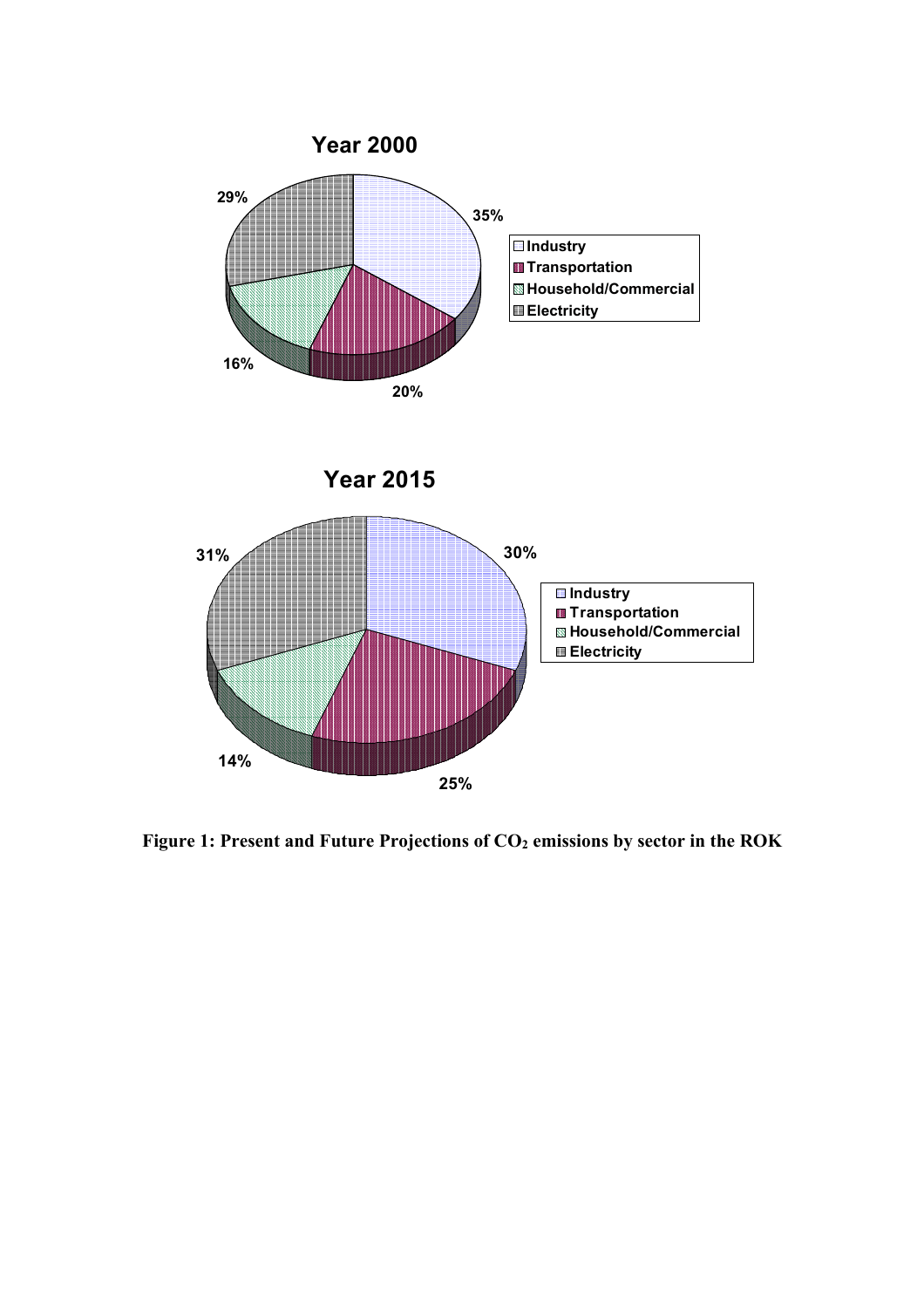

Figure 2: Present and Future Estimates of CO<sub>2</sub> emission per kWh Electricity Generated **in the ROK** 

In countries where a high proportion of electricity is provided by thermal power plants, GHG emissions restrictions under the Kyoto protocol will affect overall national economic behavior. In light of governmental policy, countermeasures to reduce the GHG emissions in the power sector should therefore be established before implementing the Kyoto protocol. If electricity trading between a country where the dominant portion generation is provided by hydro or nuclear plants and a country that uses thermal plants heavily is set up to take advantage of seasonal load curve variations between countries, the result will be advantageous to the environment by reducing the total amount of GHG emissions, in addition to providing economic benefits. Power system interconnections among Northeast Asian countries, NEAREST, can utilize this type of trading arrangement, and thus can provide a means of reducing the environmental impacts of GHG emissions.

# **4. Environmental Benefits of Interconnection Scenarios: Analytical results**

In this paper the environmental benefits of two specific scenarios for "RFE– DPRK– ROK" power system interconnection are analyzed. This paper does not quantitatively evaluate scenarios that integrate long-term cooperation policies and local power system interconnections, such as the "VLADIVOSTOK-CHEONGJIN" and "ROK-GAESUNG" inter-ties (noted above) that are under discussion. Those scenarios may be analyzed in the future. The specific "RFE– DPRK–ROK" interconnection scenarios under study here are as follows.

- The previous KERI study scenario (route and capacity as shown in Figure 4);
- A new scenario including the KEDO N/P (as shown in Figure 6); and
- A scenario for future analysis integrating the long-term cooperation policy and local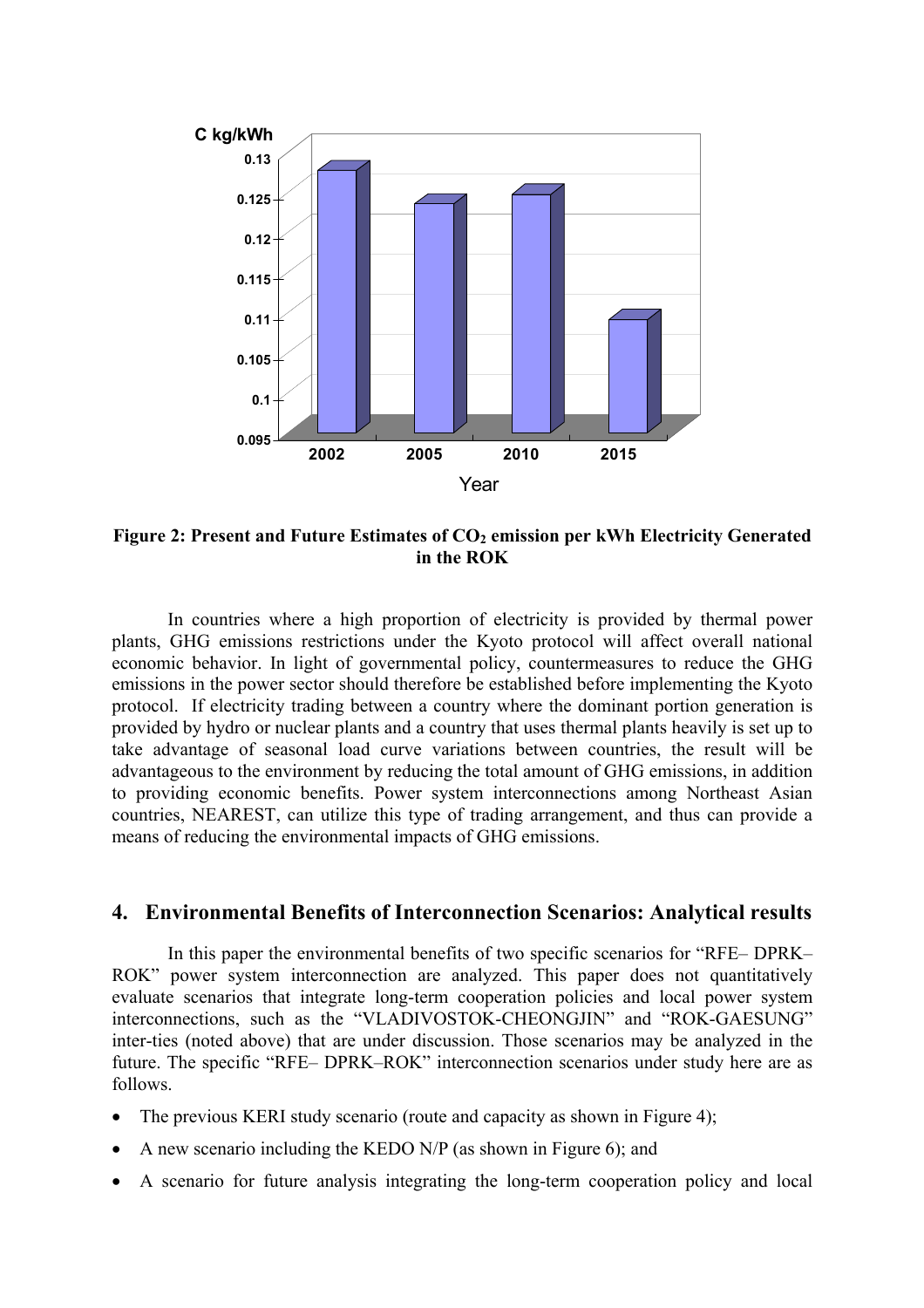planned interconnections (Figure 8).

#### **4.1 Analysis method**

In this paper, the analysis method used to estimate the environmental benefits of NEAREST is based on that described in a previous KERI report that documents research sponsored by KEPCO [1]. In the previous KERI report, one of the sub-topics covered is an economic assessment of NEAREST. Rough economic benefits were calculated based on hypothetical interconnection scenarios. Figure 3 describes the general procedure of economic assessment used, including the required data, and the benefit and cost evaluation components. In addition, the assessment calculates estimated environmental benefits. This preliminary economic assessment model for power system interconnection is implemented using a simple MATLAB program developed by KERI. The output of the MATLAB program is the net electricity imported into the ROK under a specific scenario, that is, total imports minus total exports of electricity during each year. The analysis period for calculation of environmental benefits in the study is from 2002 to 2015. The years "2002" and "2015" are not necessarily fixed dates, however, and can be interpreted as "Year 1" and "Year 14" of the operation of the inter-tie as applied to calculate the environmental benefits of power system interconnection.

The environmental benefits in each year are calculated as described in equation (1) using the net imports of electricity into the ROK. In equation (1), the symbol i is restricted to thermal plants (coal-, oil- or gas-fired), and does not include hydro or nuclear plants. Most of the generating capacity that can be avoided due to power system interconnection are thermal plants in the ROK. In contrast, most of the increase in capacity (in order to generate power for export) in other countries involved in the interconnection—for example, Russia—is expected to be in non-thermal plant types such as hydro and nuclear. As a consequence, the maximum environmental benefits of power system interconnection in the ROK can be estimated using equation (1), which only includes the share of thermal plants in power production.

EB (Environmental Benefits) = 
$$
\sum_i
$$
 [IE × Sh<sub>i</sub> × puTC<sub>i</sub> × \$TCE] (1)

Where

IE: Net Imported Electricity into ROK (kWh)

 $Sh_i$ : Share of each plant type i in electricity production  $(\%)$ 

puTC<sub>i</sub>: Equivalent carbon emissions per kWh for each plant type i (TCE/kWh)

(i : only thermal plants fired with coal, oil, or gas, not hydro or nuclear plants)

\$TCE: Carbon Tax per Ton Carbon Equivalent (\$/TCE))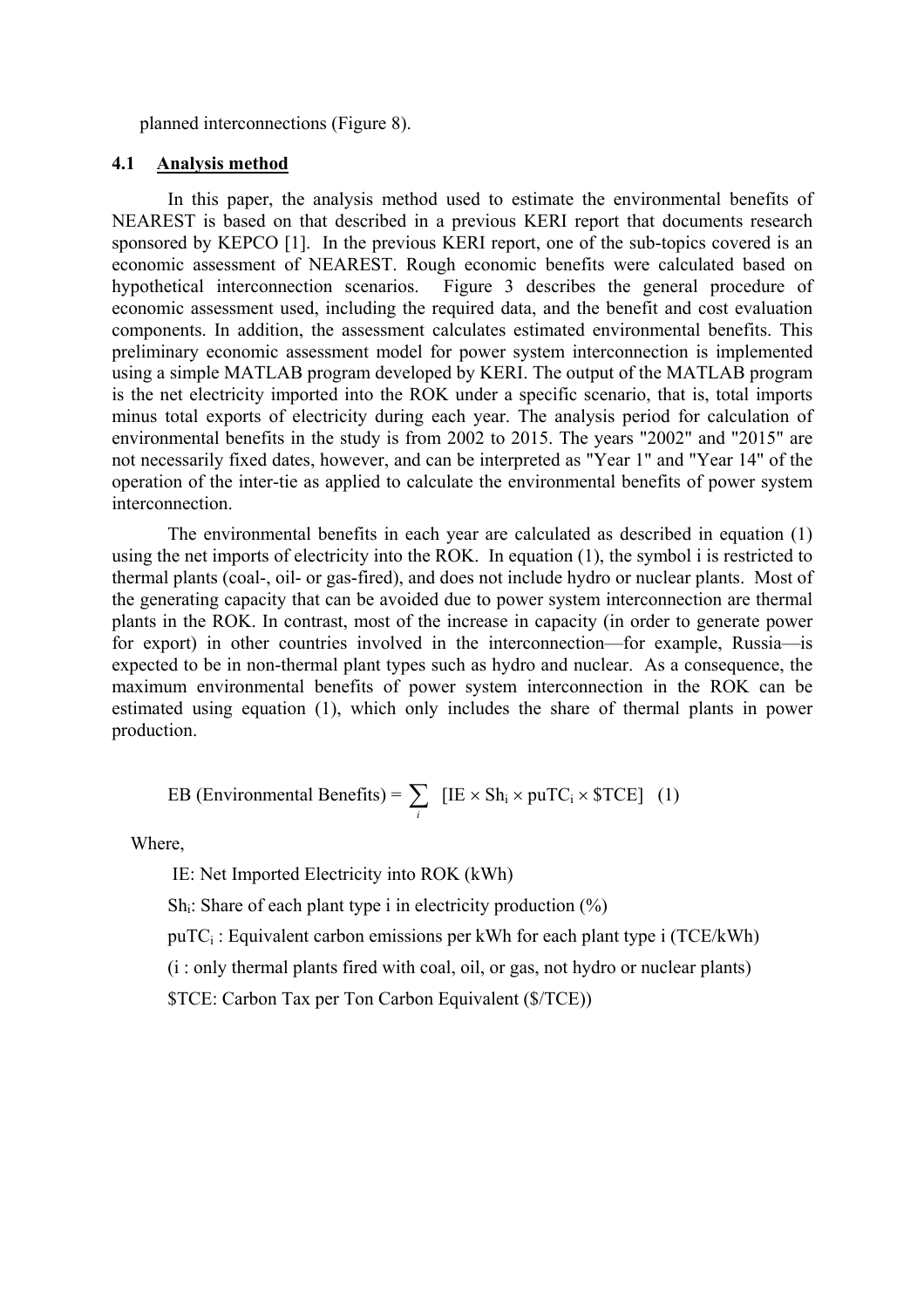|                   | Input data for economic assessments                                                  |  |  |  |
|-------------------|--------------------------------------------------------------------------------------|--|--|--|
| <b>Basic Data</b> |                                                                                      |  |  |  |
|                   | 1. Period of study, rate of return                                                   |  |  |  |
|                   | 2. Target ratio of supplying reserves and installed capacity                         |  |  |  |
|                   | 3. Alternatives for the interstate electric ties                                     |  |  |  |
|                   | - Capacity, line length, routes                                                      |  |  |  |
|                   | - Construction costs of C/S (Converter Station) in \$/MVA                            |  |  |  |
|                   | - Construction costs of T/L (Transmission Line) in \$/km                             |  |  |  |
|                   | 4. Parameters for interconnected system operation                                    |  |  |  |
|                   | Availability, loss rates of C/S and T/L as a percentage of<br>transmitted power (MW) |  |  |  |
|                   | Annual operation and maintenance costs of interconnected electric<br>ties            |  |  |  |
|                   | 5. Future projections of peak load for all concerned countries                       |  |  |  |
|                   | - Seasonal average load curve                                                        |  |  |  |
|                   | - Average electricity charges in \$/kWh                                              |  |  |  |
|                   | - A power exchange model among the concerned countries                               |  |  |  |
|                   | 6. Environmental costs such as $CO2$ taxes.                                          |  |  |  |
|                   | 7. Other data                                                                        |  |  |  |

Benefit 1. Investment deferment or substitution benefits related to new power plants 2. Benefits resulting from the difference of electricity prices 3. 3. Environmental benefits resulting from the reduction of  $CO<sub>2</sub>$  emissions  $\cosh^2$  Operating and maintenance 1. Construction costs of T/L and C/S costs of the interconnected system

#### **Figure 3: Components of economic assessment for power system interconnection**

A key parameter in equation (1) is the estimate of \$TCE (carbon tax per tonne carbon equivalent). At this time, there is no market-based value for this parameter, a  $CO<sub>2</sub>$  market in the NEA region is conceivable in the distant future. Many reports describing prospective  $CO<sub>2</sub>$ taxes, however, suggest that a  $CO<sub>2</sub>$  tax is likely to be  $$US10/TCE$  or higher [7]. We can therefore assume a  $CO<sub>2</sub>$  tax of \$10/TCE. Of course, the  $CO<sub>2</sub>$  tax could in practice be higher or lower in the future than we have assumed. In New Zealand, for instance, the  $CO<sub>2</sub>$  tax will be \$US12 /TCE after 2007 if the Kyoto protocol is implemented.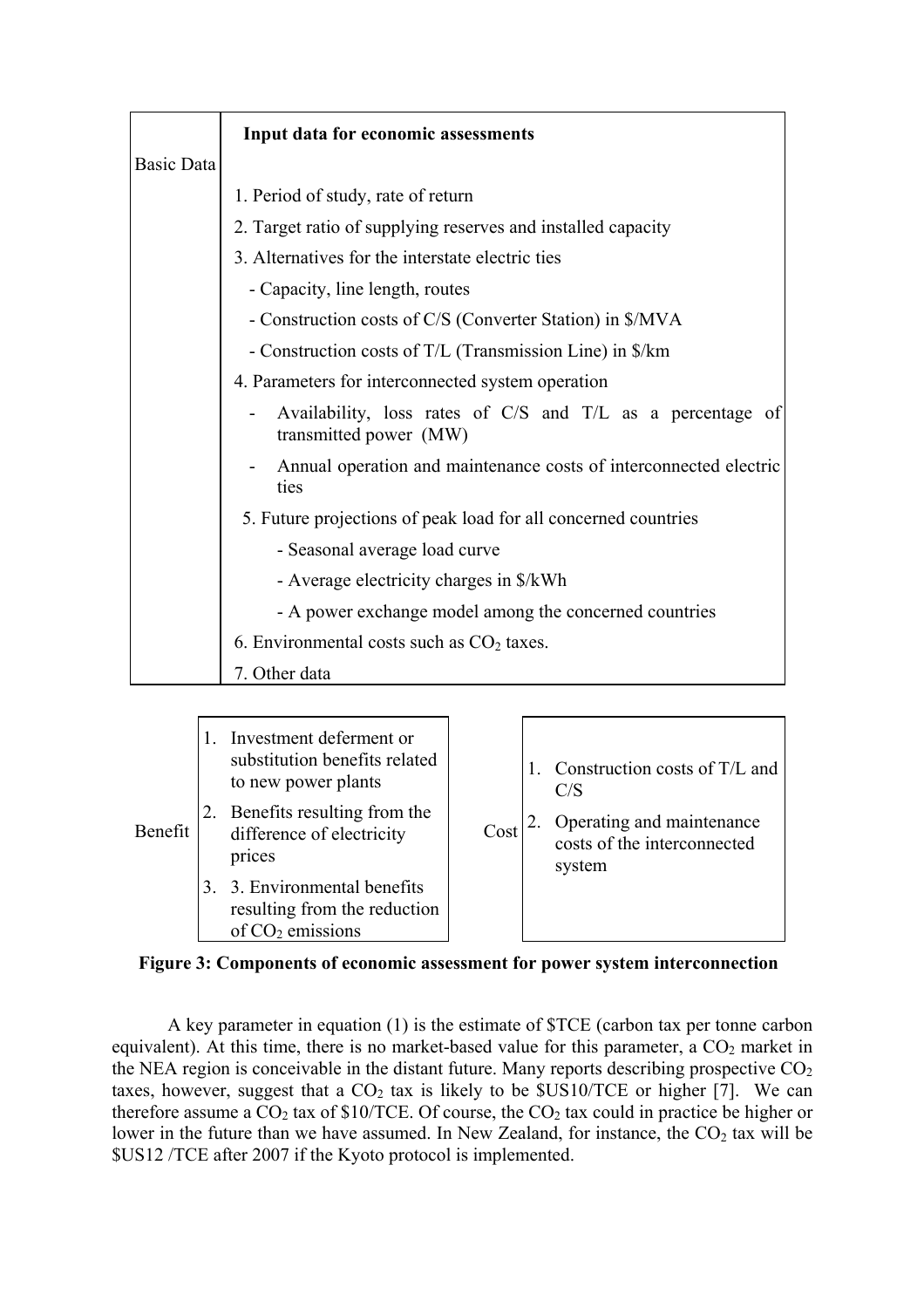#### **4.2 Analysis results**

(1) Case-1: Previous KERI scenario for "RU-DPRK-ROK"

This scenario is one of the interconnection scenarios presented in a previous KERI study, and does not consider integration of the KEDO N/P. The overall configuration of the interconnection assumed in this scenario is the 3GW, DC ±500kV 1200km line described in Figure 4. The net electricity imported into the ROK in this scenario is 11.17TWh annually, and the current shares of coal, oil and gas generation in the total electricity production mix of the ROK are applied to calculate the environmental benefits of the interconnection. The analytical results of this case are described in Figure 5. Figure 5 shows that the amount of  $CO<sub>2</sub>$  emissions in the ROK are reduced by 6.5MTCE/year in 2002, an amount equivalent to 4.8% of total GHG emissions in the power sector as of the year 2002. This emissions reduction equates to savings on  $CO<sub>2</sub>$  taxes (in 2002) of \$65M/year, based on a  $CO<sub>2</sub>$  tax of \$10/TCE. Savings increase over time as shown in Figure 5.



**Figure 4: KERI's Previously Published Scenario for "RU-DPRK-ROK"**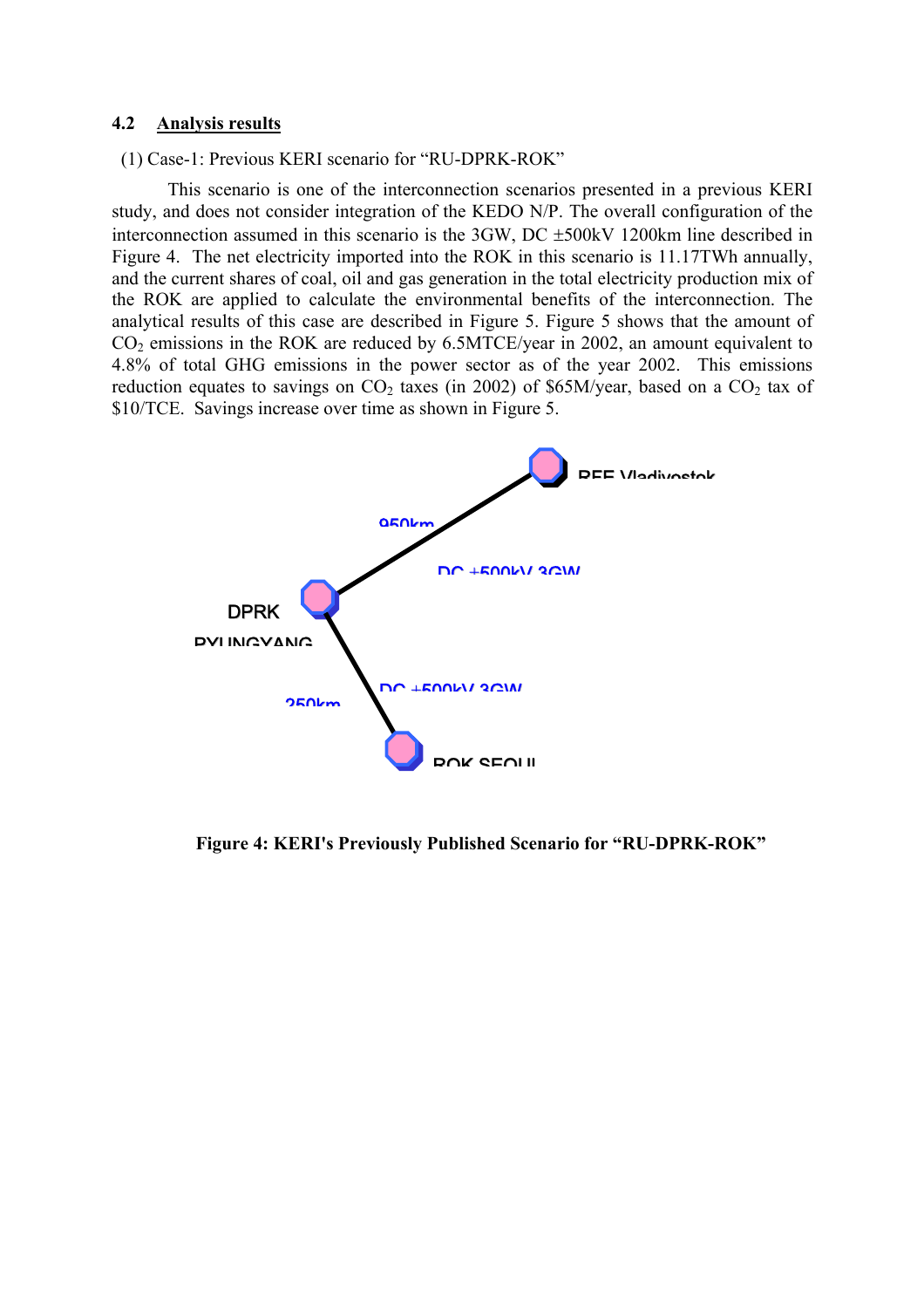

**Figure 5: Analysis Results for Case-1**

(2) Case-2: New scenario including KEDO N/P

In addition to the transmission line configuration included in case 1, this interconnection scenario includes the KEDO N/P. Figure 6 describes the results of the analysis of Case-2. In this scenario, the net electricity imported into the ROK from Russia is expected to increase (relative to Case-1) because the electrical load of DPRK is met to a greater degree than in Case-1 through the use of the KEDO N/P. Figure 7 shows that the  $CO<sub>2</sub>$ emissions reduction due to the interconnection is 9.0TCE/year in 2002, which equates to 6.6% of of the 2002 GHG emissions in power sector. This emissions reduction yields a savings on  $CO<sub>2</sub>$  taxes in 2002 of \$90M/year, with savings increasing in future years as in Case-1.



**Figure 6: New Scenario Including the KEDO N/P**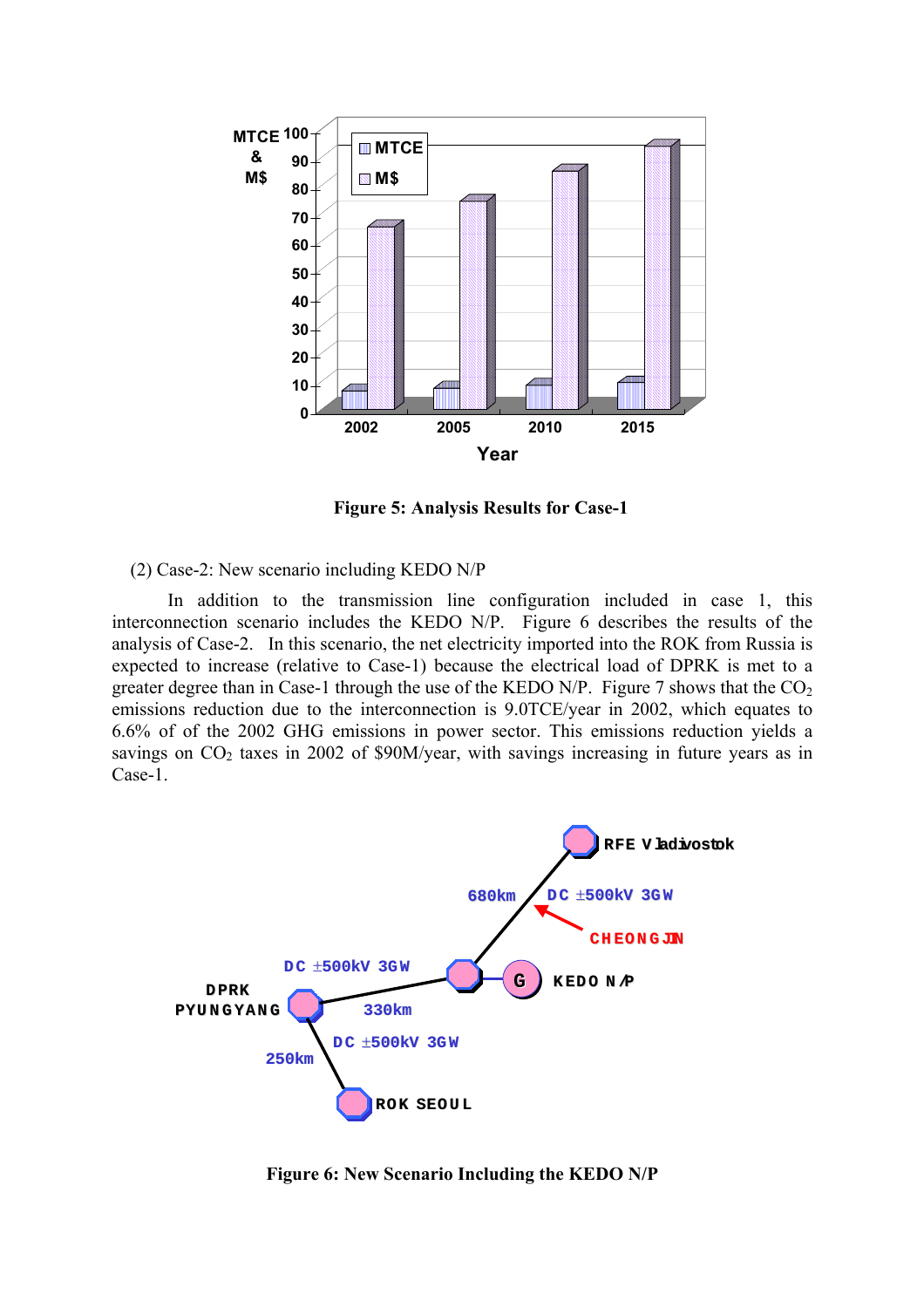

**Figure 7: Analysis Results for Case-2** 

There could be several sub-scenarios for the interconnection in Case-2, differing according to interconnection points, capacity, and voltage class and type (AC/DC) . The possible variants for specific sub-scenarios are quite complex. In addition, means of harmonizing different cooperation policies or plans with interconnection opportunities should be studied. For instance, in looking at the longer-term prospects, the electricity supply plan for the GAESUNG industrial complex should be evaluated in a way that also takes into account the opportunities offered by an interconnection scenario such as "VLADIVOSTOK-CHEONGJIN". All of these analyses remain to be studied in the future. Figure. 8 provides schematic examples of a potential future scenario.



**Figure 8: Example case for potential Future Interconnection Scenario**